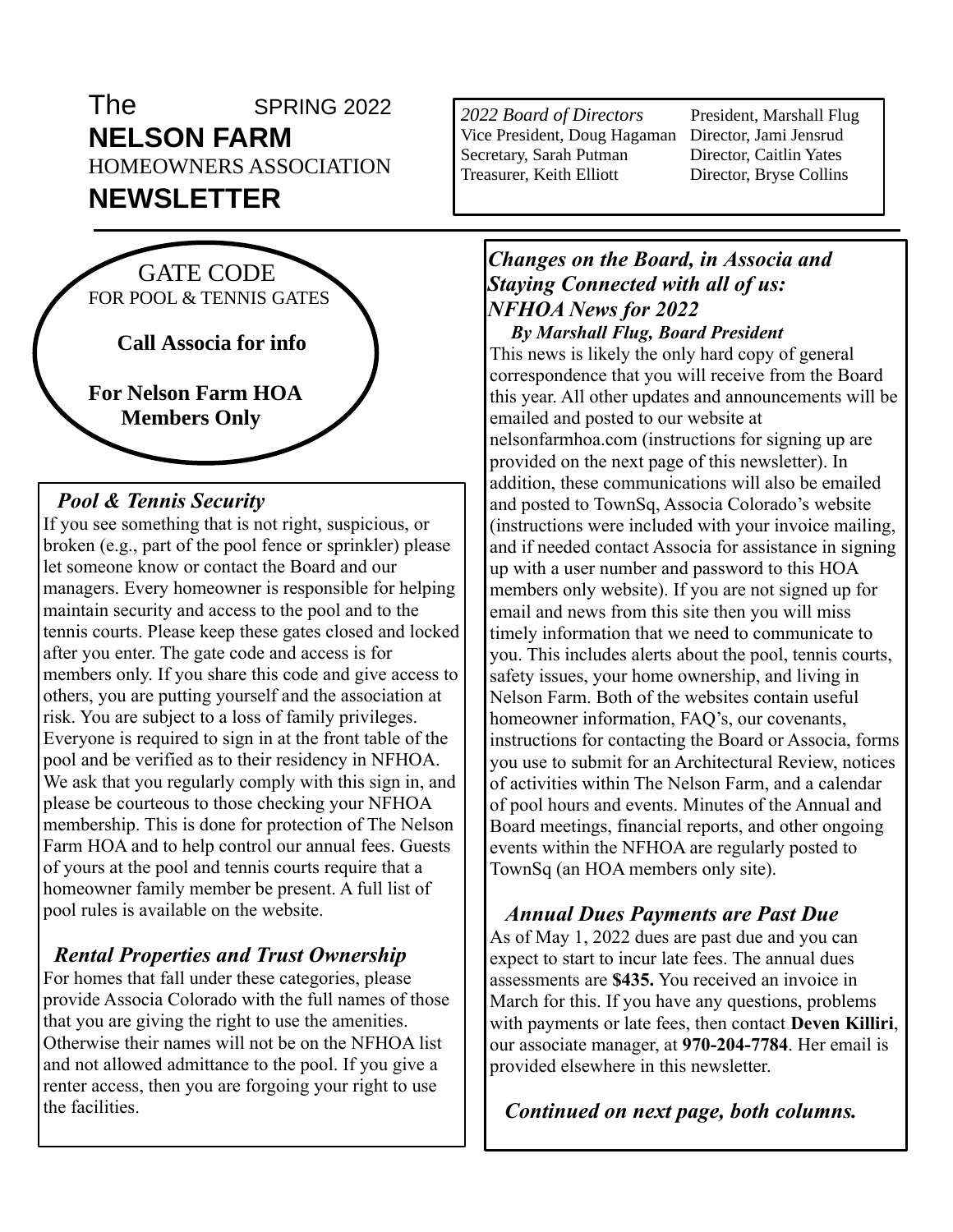*Thanks to All who Help in our HOA* The Annual membership Meeting and BOARD Elections were held om February 22, 2022 via a zoom teleconference. Thank you to all that participated live on-line and also for all that provided a proxy to assure we reached a quorum. The BOARD had two three year positions open. Caitlin was re-elected and Bryse is new, replacing Krista Chacko. The full current BOARD is listed on the header of this newsletter and on our websites. Please express your thanks to these volunteers and to the three members of our ARC who each are serving for multiple years. If you are interested in serving in any capacity please let one of us or our community manager know. Some homeowners wear multiple hats and I try to acknowledge everyone during the year using one of the emails for news items that are sent out and posted to the websites.

# *Architectural Review Committee (ARC)*

Homeowners are required to submit a request and review form to the ARC for any changes to the exterior of a property before work begins. This includes landscaping, painting of the house exterior, roof replacement, fences, etc. The ARC committee provides a timely review on submitted forms. Our thanks go out to Diane Burnside, Glenn Gray, and Dave Meyer for serving on our ARC.

The full Guidelines that all NF homeowners and the ARC follow are available on both websites along with the forms and how to submit your request. The architectural review form (as a fillable PDF) is on the community site at nelsonfarmhoa.com Forms are submitted to our new assistant community manager, Deven Killiri, at Dkilliri@AssociaColorado.com. Deven will then send your request to the ARC for review.

# *Changes at Associa Colorado*

As of 2022 and introduced at the February 22 Annual Meeting, we have a new but experienced community manager, Tera Wessel. She has already solved some issues for us and we hope this will be a lasting assignment. Reorganization also brings Jenny Singleton back as overseeing our community managers. Our new assistant community manager is now Deven Killiri, she replaces Stephannie Hairston who is there for help. Both Stephannie and Jenny can provide good support to our newer community managers because they have a long history with Nelson Farm. Please understand that your first point of contacts are Deven and Tera, or the Board members. Using the community website, go to the BOARD tab at the far right and then select "Contact the Board", you can send a message that will be received by all Board members and our community managers.

### *How to Contact Associa Colorado*

Please contact our Community Manager, Tera Wessel, at twessel@AssociaColorado.com or our new Assistant Community Manager, Deven Killiri,at dkilliri@AssociaColorado.com with any questions, or if you need your account ID number and help with TownSq. Please contact **Tera** during normal business hours at **970-204-7778**. A Manager is on call 24 hours a day by calling **Associa** at **970-407-9990** for emergency issues, i.e. water breaks in the pool area.

# *When Are Assessments Due?*

Assessment payments will continue to be due no later than April 30th of each year. If you have ongoing concerns about your account with the HOA, please contact Associa for assistance. **A reminder, payments should be sent directly to:** Nelson Farm HOA c/o Colorado Association Services PO Box 105768 Atlanta, GA 30348-5768 Or you can pay online for a small fee by echeck.

 *Register for the community website nelsonfarmhoa.com.* Go to this site. At top right column find "Register for Updates". Enter your email in box and click button underneath. Check your email inbox for a confirmation email. Click link to confirm your registration. This is a community site for information that you can share.